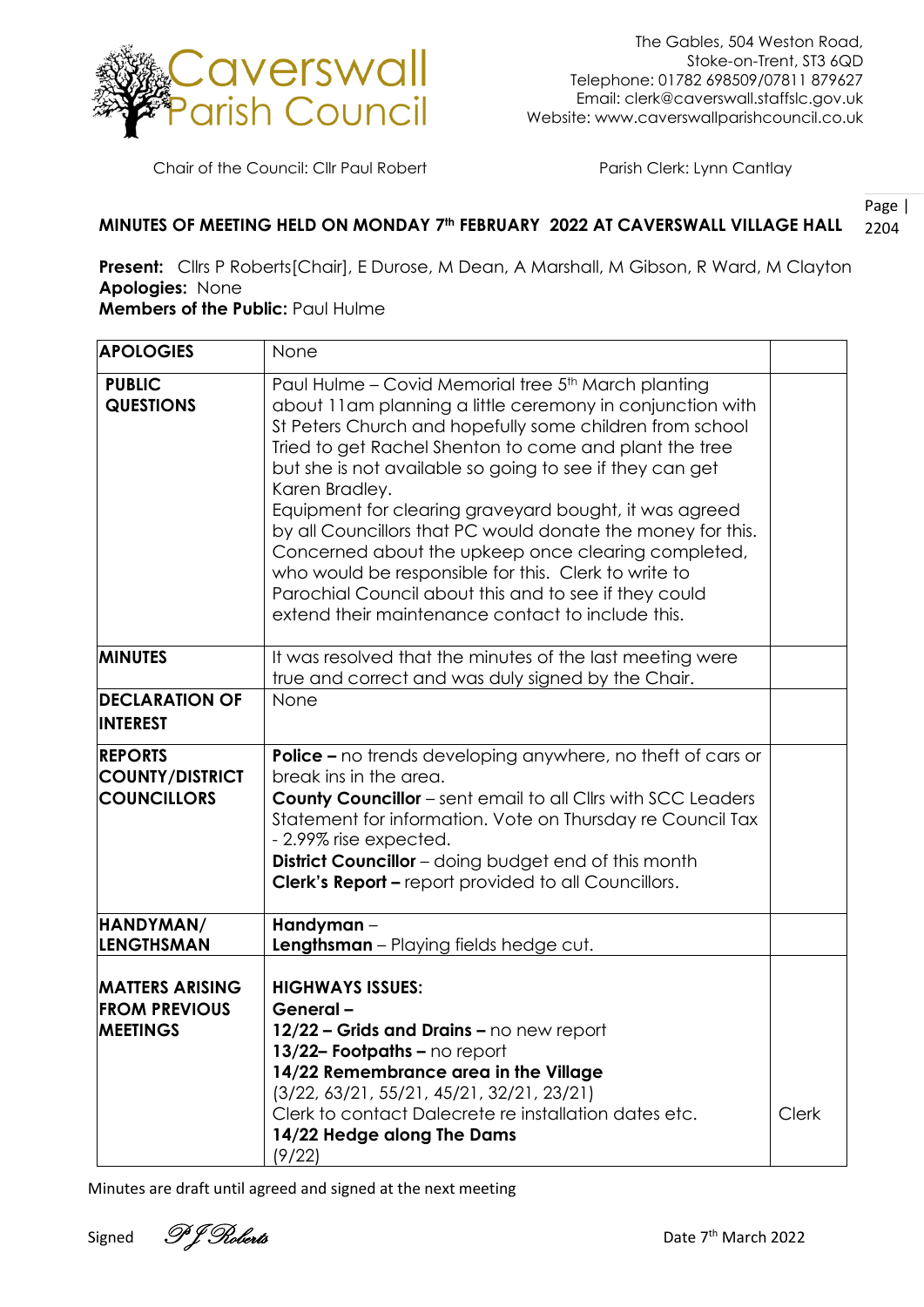

Page | 2205

| <b>NEW BUSINESS</b>                  | 19/22 - Queens Platinum Jubilee                                                                                        |              |
|--------------------------------------|------------------------------------------------------------------------------------------------------------------------|--------------|
|                                      |                                                                                                                        |              |
|                                      | <b>Enforcement Matters: none</b>                                                                                       |              |
|                                      | <b>Decisions</b> – none<br>Appeals - none                                                                              |              |
|                                      | extension - No objection, subject to neighbours approval                                                               | <b>Clerk</b> |
|                                      | SMD/2022/0037 - 1 The Green, Caverswall - One storey rear                                                              |              |
|                                      | No objection subject to neighbours approval.                                                                           | Clerk        |
| <b>MATTERS</b>                       | SMD/2021/0474 - Arbour Cottage, High Street, Caverswall -<br>Proposed extension to form boot room to rear of proper -  |              |
| PLANNING                             | <b>Applications -</b>                                                                                                  |              |
|                                      | 18/22                                                                                                                  |              |
|                                      |                                                                                                                        |              |
|                                      | made to all Councillors.                                                                                               |              |
|                                      | Contingency Account - £16,469.16<br>Clerk to send screenshot of bank balances after payments                           | Clerk        |
|                                      | Instant Access Account - £5,240.37                                                                                     |              |
|                                      | Current Account - £148.48 after payments made.                                                                         |              |
|                                      | <b>Bank Accounts</b> (after any payment or receipts applied):                                                          |              |
|                                      | Bank Interest - January (both accounts) $-$ £5.78<br><b>TOTAL INCOME - £5.78</b>                                       |              |
|                                      | <b>Receipts:</b>                                                                                                       |              |
|                                      | Transfer: £415.00                                                                                                      |              |
|                                      | payment at the meeting.                                                                                                |              |
|                                      | Faster Payment – all were accepted and approved for                                                                    |              |
|                                      | for use to clear graveyard<br>* - indicates payments to be made via Internet Banking                                   |              |
|                                      | Payment to Cav Society approved to pay for equipment                                                                   |              |
|                                      | TOTAL PAYMENTS THIS MONTH - £319.02                                                                                    |              |
|                                      | Town & country Services - Playing field hedge<br>£114.00 $*$                                                           |              |
|                                      | Caverswall Handyman Services-January<br>£ 17.82 *                                                                      |              |
| <b>AND 2022/23</b><br><b>PRECEPT</b> | The following accounts were presented and approval: -<br>Mrs L Cantlay - Clerk Salary/Expenses - February<br>£259.20 * |              |
| <b>FINANCE</b>                       | <b>Payments:</b>                                                                                                       |              |
|                                      | 17/22 Accounts                                                                                                         |              |
|                                      | Karen Bradley MP - Re Severn Trent Fund                                                                                |              |
| <b>CORRESPONDENCE</b>                | - Bank Statements<br><b>TSB</b>                                                                                        |              |
|                                      | Unresolved Items: no updates.                                                                                          |              |
|                                      | Letter approved by Council, now to be delivered to all<br>properties along School Lane.                                |              |
|                                      | (11/22)                                                                                                                |              |
|                                      | 16/22 Verges on School Lane                                                                                            |              |
|                                      | received.                                                                                                              |              |
|                                      | (10/22)<br>Cllr Ward reported this to Highway but no response                                                          |              |
|                                      | 15/22 Visibility fence by The Sanctuary                                                                                |              |
|                                      | Letters sent re cutting back.                                                                                          |              |

Minutes are draft until agreed and signed at the next meeting